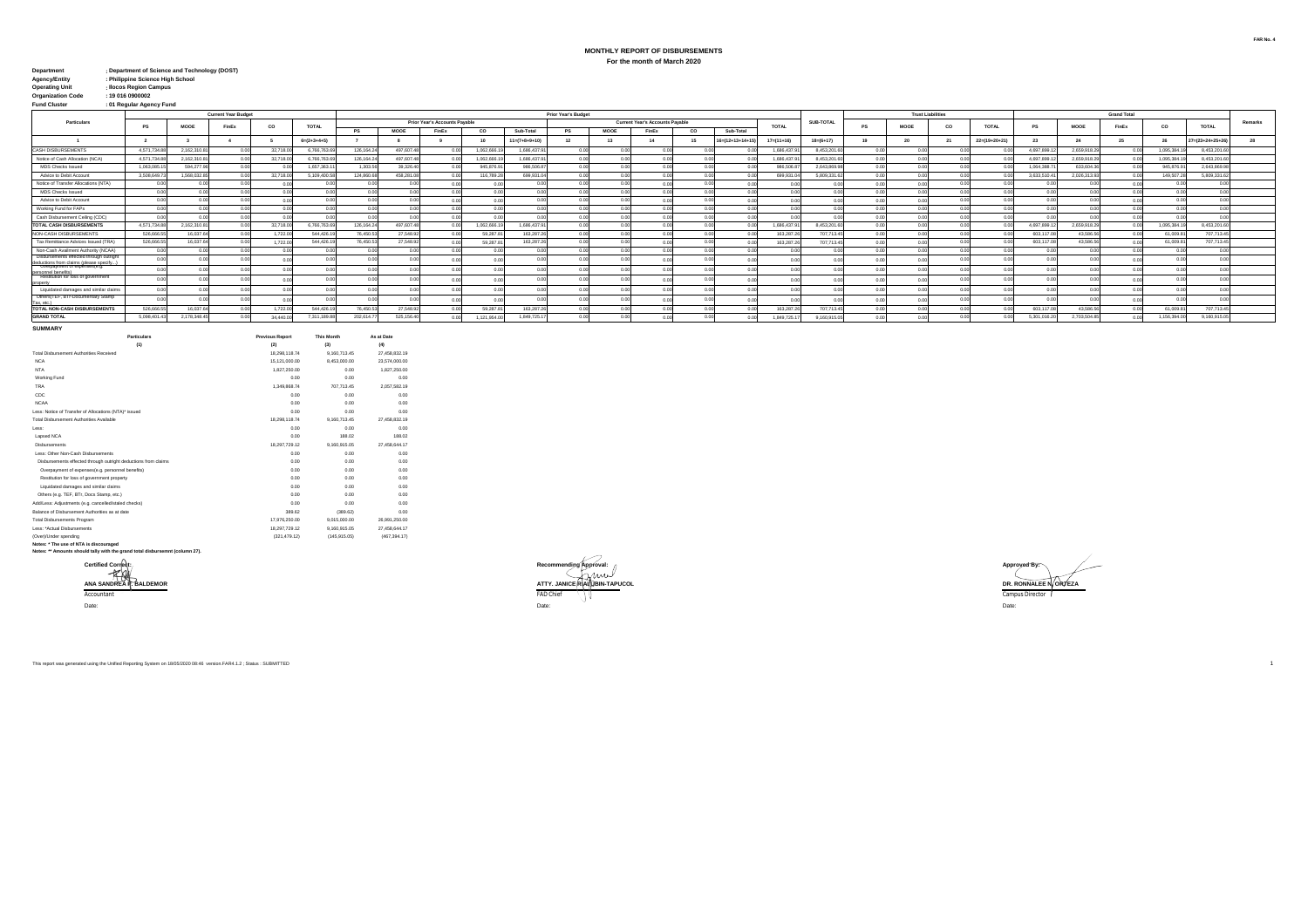## **MONTHLY REPORT OF DISBURSEMENTS For the month of February 2020**

| Department                           | : Department of Science and Technology (DOST) |
|--------------------------------------|-----------------------------------------------|
| Agency/Entity                        | : Philippine Science High School              |
| and the property of the first state. | Holder Countries Communication                |

| Operating Unit           | : Ilocos Region Campus   |
|--------------------------|--------------------------|
| <b>Organization Code</b> | : 19016090002            |
| <b>Fund Cluster</b>      | : 01 Regular Agency Fund |

|                                                                                   |              |              | <b>Current Year Budget</b> |           |                       |                 |              |                               |             |                | Prior Year's Budget |             |                                 |    |                  |                  |                 |      | <b>Trust Liabilities</b>   |        |                            |              |              |       |              |                 |         |
|-----------------------------------------------------------------------------------|--------------|--------------|----------------------------|-----------|-----------------------|-----------------|--------------|-------------------------------|-------------|----------------|---------------------|-------------|---------------------------------|----|------------------|------------------|-----------------|------|----------------------------|--------|----------------------------|--------------|--------------|-------|--------------|-----------------|---------|
| Particulars                                                                       |              | MOOE         | FinEx                      | co        | <b>TOTAL</b>          |                 |              | Prior Year's Accounts Pavable |             |                |                     |             | Current Year's Accounts Payable |    |                  | <b>TOTAL</b>     | SUB-TOTAL       |      | MOOE                       | co     | <b>TOTAL</b>               | PS           | MOOE         | FinEx | co           | TOTAL           | Remarks |
|                                                                                   |              |              |                            |           |                       | PS              | MOOE         | FinEx                         | co          | Sub-Total      | <b>PS</b>           | <b>MOOE</b> | FinEx                           | co | Sub-Total        |                  |                 |      |                            |        |                            |              |              |       |              |                 |         |
|                                                                                   |              |              |                            |           | $6 = (2 + 3 + 4 + 5)$ |                 |              |                               |             | $11n(7+8+9+1)$ | 12 <sub>1</sub>     | 12          | 14                              |    | 16-(12+13+14+15) | $17 = (11 + 16)$ | $18 = (6 + 17)$ |      |                            |        | $22 = (19 + 20 + 21)$      | 23           |              |       |              | 27-(23+24+25+2) |         |
| <b>CASH DISBURSEMENTS</b>                                                         | 4.290.714.70 | 2.522.235.24 | - 0.00                     | 34.076.34 | 6.847.026.28          | 8.865.81        | 1.021.605.63 |                               | 1.361.341.9 | 2.391.813.34   | n on                | n nn        |                                 |    |                  | 2.391.813.       | 9.238.839.6     | 0.00 | 0 <sup>0<sup>o</sup></sup> | n nn I | n nn                       | 4.299.580.5  | 3.543.840.87 |       | 1.395.418.24 | 9.238.839.      |         |
| Notice of Cash Allocation (NCA)                                                   | 4.290.714.7  | 2.522.235.2  |                            | 34.076.3  | 6.847.026.28          | 8.865.81        | 1.021.605.63 |                               | 1.361.341.  | 2.391.813.34   |                     |             |                                 |    |                  | 2.391.8131       | 9.238.839.6     |      |                            | חה ר   | n nn                       | 4.299.580.5  | 3.543.840.8  |       | 1.395.418.24 | 9.238.839.      |         |
| <b>MDS Checks Issued</b>                                                          | 1.191.424.3  | 716,308.17   |                            |           | 1.907.732.52          | 0.00            | 342,940.61   |                               | 1.315.333.6 | 1.658.274.24   |                     |             |                                 |    |                  | 1.658.274.2      | 3.566.006.7     |      |                            | n nn l | n nn                       | 1.191.424.3  | 1.059.248.78 |       | 1.315.333.63 | 3.566.006.      |         |
| Advice to Debit Account                                                           | 3.099.290.35 | 1,805,927.07 |                            | 34.076.34 | 4.939.293.76          | 8.865.81        | 678,665.02   |                               | 46.008      | 733.539.10     |                     |             |                                 |    |                  | 733.539.1        | 5.672.832.8     |      |                            | 0.001  |                            | 3.108.156.16 | 2.484.592.09 |       | 80.084.61    | 5.672.832.8     |         |
| Notice of Transfer Allocations (NTA)                                              | 0.00         | 0.00         |                            |           |                       | 0.00            |              |                               |             |                |                     |             |                                 |    |                  |                  |                 |      |                            | 0.00   |                            |              |              |       |              |                 |         |
| <b>MDS Checks Issued</b>                                                          | 0.00         | 0.00         |                            |           |                       |                 |              |                               |             |                |                     |             |                                 |    |                  |                  |                 |      |                            |        |                            |              |              |       |              |                 |         |
| Advice to Debit Account                                                           | 0.00         | 0.00         |                            |           |                       | 0.00            | 00           |                               |             | 0.00           |                     |             |                                 |    |                  |                  |                 |      |                            | 0.00   | 0.00                       |              |              |       | 0.00         |                 |         |
| Working Fund for FAPs                                                             | 0.00         | 0.00         |                            |           |                       | 0 <sup>o</sup>  | 00           |                               |             | n nn           |                     |             |                                 |    | 00               |                  |                 | 0.00 |                            |        | 0.00                       |              |              | 0.00  |              |                 |         |
| Cash Disbursement Ceiling (CDC)                                                   | 0.00         |              |                            |           |                       | 0.00            |              | n ni                          |             | n on           |                     |             |                                 |    | 00               |                  |                 | 0.00 | 0.00                       | 0.00   | 0.00                       |              |              | 0.00  |              |                 |         |
| TOTAL CASH DISBURSEMENTS                                                          | 4.290.714.70 | 2.522.235.2  |                            | 34.076.34 | 6.847.026.2           | 8,865.81        | 1.021.605.63 |                               | 1.361.341.9 | 2,391,813,34   |                     |             |                                 |    |                  | 2.391.813.3      | 9.238.839.6     | 0.00 | 000                        | n onl  | 0 <sup>0<sup>c</sup></sup> | 4.299.580.5  | 3.543.840.8  |       | 1.395.418.24 | 9.238.839.63    |         |
| NON-CASH DISBURSEMENTS                                                            | 469,563.3    | 20,555.9     |                            | 1.793.49  | 491.912.81            |                 | 28,533.1     |                               | 76.197.6    | 104,730.7      |                     |             |                                 |    |                  | 104,730.7        | 596,643.6       |      |                            |        |                            | 469,563.3    | 49.089.08    |       | 77,991.1     | 596,643.        |         |
| Tax Remittance Advices Issued (TRA                                                | 469.563.34   | 20,555.9     |                            | 1,793.49  | 491.912.81            |                 | 28,533.1     |                               | 76.197.6    | 104.730.77     |                     |             |                                 |    |                  | 104,730.7        | 596,643.5       |      |                            |        |                            | 469,563.3    | 49.089.0     |       | 77,991.1     | 596,643.        |         |
| Non-Cash Availment Authority (NCAA)                                               | 0.00         |              |                            |           |                       |                 |              |                               |             |                |                     |             |                                 |    |                  |                  |                 |      |                            |        |                            |              |              |       |              |                 |         |
| Disbursements effected through outright<br>deductions from claims (please specify | 0.00         |              |                            |           |                       |                 |              |                               |             |                |                     |             |                                 |    |                  |                  |                 |      |                            |        |                            |              |              |       |              |                 |         |
| Overpayment of expenses(e.g.<br>personnel benefits)                               |              |              |                            |           |                       |                 |              |                               |             |                |                     |             |                                 |    |                  |                  |                 |      |                            |        |                            |              |              |       |              |                 |         |
| Restitution for loss of government                                                |              |              |                            |           |                       |                 |              |                               |             |                |                     |             |                                 |    |                  |                  |                 |      |                            |        |                            |              |              |       |              |                 |         |
| Liquidated damages and similar claims                                             | 0.00         |              |                            |           |                       |                 |              |                               |             | 0.00           |                     |             |                                 |    |                  |                  |                 |      |                            |        | 0.00                       |              |              |       |              |                 |         |
| Others (IEF, BIr-Documentary Stamp<br>Tax. etc.)                                  |              |              |                            |           |                       |                 |              |                               |             |                |                     |             |                                 |    |                  |                  |                 |      |                            |        |                            |              |              |       |              |                 |         |
| TOTAL NON-CASH DISBURSEMENTS                                                      | 469, 563.3   | 20,555.9     |                            | 1.793.4   | 491.912.8             |                 | 28,533.1     |                               | 76.197.     | 104.730.77     |                     |             |                                 |    |                  | 104,730.7        | 596,643.5       |      |                            |        |                            | 469,563.3    | 49.089.0     |       | 77,991.1     | 596,643.        |         |
| <b>GRAND TOTAL</b>                                                                | 4,760,278.04 | 2.542.791.2  |                            | 35,869.8  | 7 338 939 0           | <b>B 865 81</b> | 1.050.138.73 |                               | 1.437.539.  | 2.496.544.1    |                     |             |                                 |    |                  | 496.544          | 9.835.483.2     |      |                            |        |                            | 4,769,143.8  | 3.592.929.9  |       | 1,473,409.40 | 9.835.483.2     |         |

**SUMMARY**

| Particulars                                                                  | <b>Previous Report</b> | <b>This Month</b> | As at Date     |  |  |
|------------------------------------------------------------------------------|------------------------|-------------------|----------------|--|--|
| (1)                                                                          | (2)                    | (3)               | (4)            |  |  |
| Total Dishursement Authorities Received                                      | 8.463.475.16           | 9.834.643.58      | 18.298.118.74  |  |  |
| NCA                                                                          | 5.883.000.00           | 9.238.000.00      | 15.121.000.00  |  |  |
| <b>NTA</b>                                                                   | 1.827.250.00           | 0.00              | 1.827.250.00   |  |  |
| Working Fund                                                                 | 0.00                   | 0.00              | 0.00           |  |  |
| <b>TRA</b>                                                                   | 753.225.16             | 596.643.58        | 1.349.868.74   |  |  |
| CDC                                                                          | 0.00                   | 0.00              | 0.00           |  |  |
| <b>NCAA</b>                                                                  | 0.00                   | 0.00              | 0.00           |  |  |
| Less: Notice of Transfer of Allocations (NTA)* issued                        | 0.00                   | 0.00              | 0.00           |  |  |
| Total Disbursement Authorities Available                                     | 8 463 475 16           | 9.834.643.58      | 18 298 118 74  |  |  |
| Less:                                                                        | 0.00                   | 0.00              | 0.00           |  |  |
| Lapsed NCA                                                                   | 0.00                   | 0.00              | 0.00           |  |  |
| <b>Disbursements</b>                                                         | 8.462.245.92           | 9.835.483.20      | 18.297.729.12  |  |  |
| Less: Other Non-Cash Disbursements                                           | 0.00                   | 0.00              | 0.00           |  |  |
| Disbursements effected through outright deductions from claims               | 0.00                   | 0.00              | 0.00           |  |  |
| Overpayment of expenses(e.g. personnel benefits)                             | 0.00                   | 0.00              | 0.00           |  |  |
| Restitution for loss of government property                                  | 0.00                   | 0.00              | 0.00           |  |  |
| Liquidated damages and similar claims                                        | 0.00                   | 0.00              | 0.00           |  |  |
| Others (e.g. TEF, BTr. Docs Stamp, etc.)                                     | 0.00                   | 0.00              | 0.00           |  |  |
| Add/Less: Adjustments (e.g. cancelled/staled checks)                         | 0.00                   | 0.00              | 0.00           |  |  |
| Ralance of Disbursement Authorities as at date                               | 1.229.24               | (839.62)          | 389.62         |  |  |
| <b>Total Disbursements Program</b>                                           | 8.161.250.00           | 9.815.000.00      | 17.976.250.00  |  |  |
| Less: *Actual Disbursements                                                  | 10.336.832.98          | 11.997.227.21     | 22.334.060.19  |  |  |
| (Over)/Under spending                                                        | (2.175.582.98)         | (2.182.227.21)    | (4.357.810.19) |  |  |
| Notes: * The use of NTA is discouraged                                       |                        |                   |                |  |  |
| Notes: ** Amounts should tally with the grand total disbursemnt (column 27). |                        |                   |                |  |  |



This report was generated using the Unified Reporting System on 18/05/2020 08:44 version.FAR4.1.2 ; Status : SUBMITTED 1





**FAR No. 4**